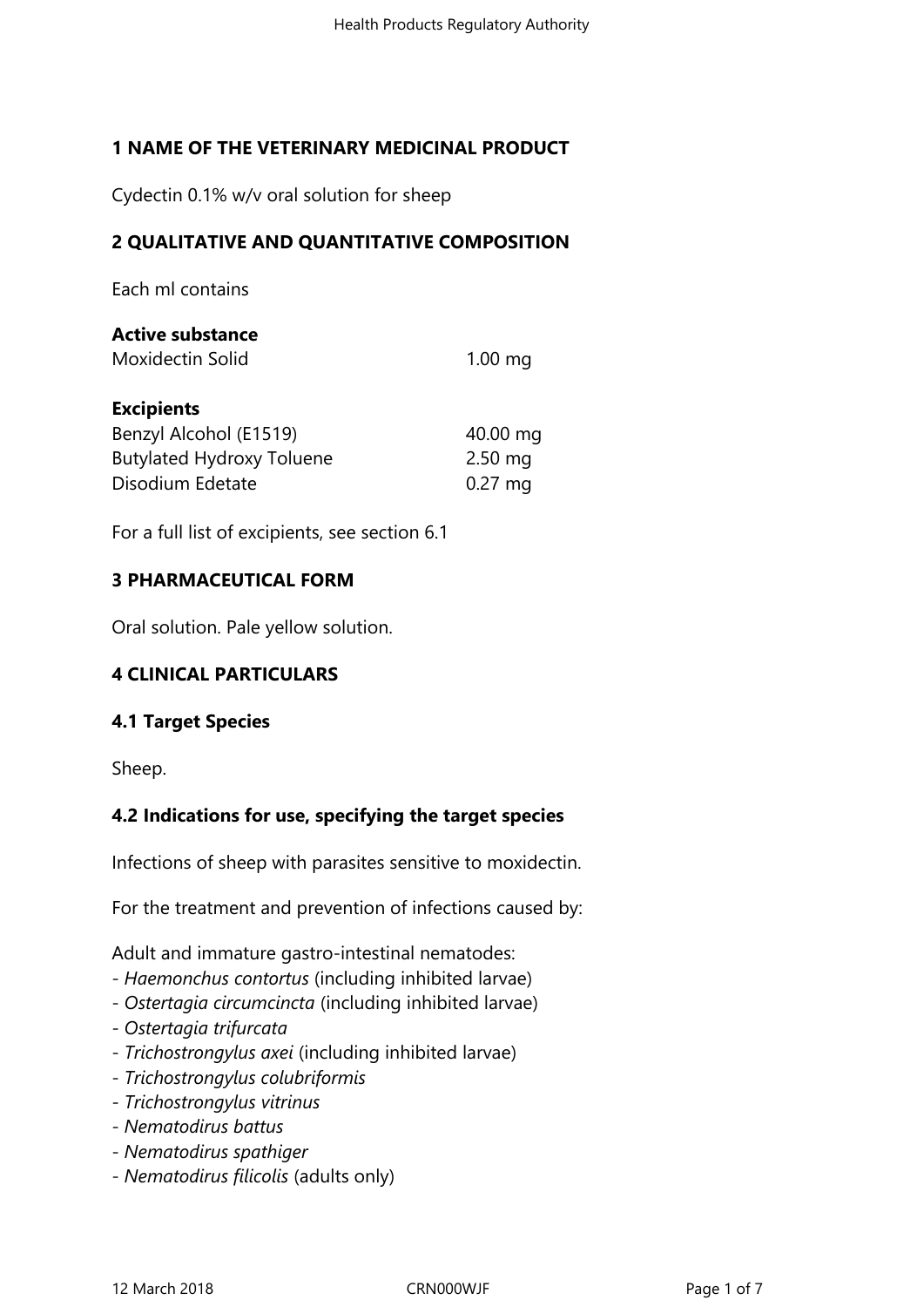- *Strongyloides papillosus*(larval stages only)
- *Cooperia curticei* (adults only)
- *Cooperia oncoaphora*
- *Oesophagostomum columbianum*
- *Oesophagostomum venulosym*(adults only)
- *Chabertia ovina*
- *Trichuris ovis*(adults only)

Adult respiratory tract nematode:

- *Dictyocaulus filaria*

The product has a persistent effect in preventing reinfection:

- ·for 5 weeks by *Ostertagia circumcincta* and *Haemonchus contortus*
- ·for 4 weeks by *Oesophagostomum columbianum*

Clinical trials, after experimental and natural infection, have shown that the product is effective against certain benzimidazole resistant strains of:

- · *Haemonchus contortus*
- · *Ostertagia circumcincta*
- · *Trichostrongylus colubriformis*

*·Cooperia curticei*

# **4.3 Contraindications**

None.

## **4.4 Special warnings for each target species**

 Care should be taken to avoid the following practices because they increase the risk of development of resistance and could ultimately result in ineffective therapy:

- Too frequent and repeated use of anthelmintics from the same class, over an extended period of time

- Underdosing, which may be due to underestimation of body weight,

misadministration of the product, or lack of calibration of the dosing device (if any). - Suspected clinical cases of resistance to anthelmintics should be further investigated using appropriate tests (e.g. Faecal Egg Count Reduction Test). Where the results of the test(s) strongly suggest resistance to a particular anthelmintic, an anthelmintic belonging to another pharmacological class and having a different mode of action should be used.

 Resistance to macrocyclic lactones has been reported inTeladorsagiain sheep in a number of countries. In 2008, throughout Europe, moxidectin resistance is very rare; it has been reported in a single case involving a levamisole-, benzimidazole and ivermectin-resistant strain ofTeladorsagia circumcincta. Therefore the use of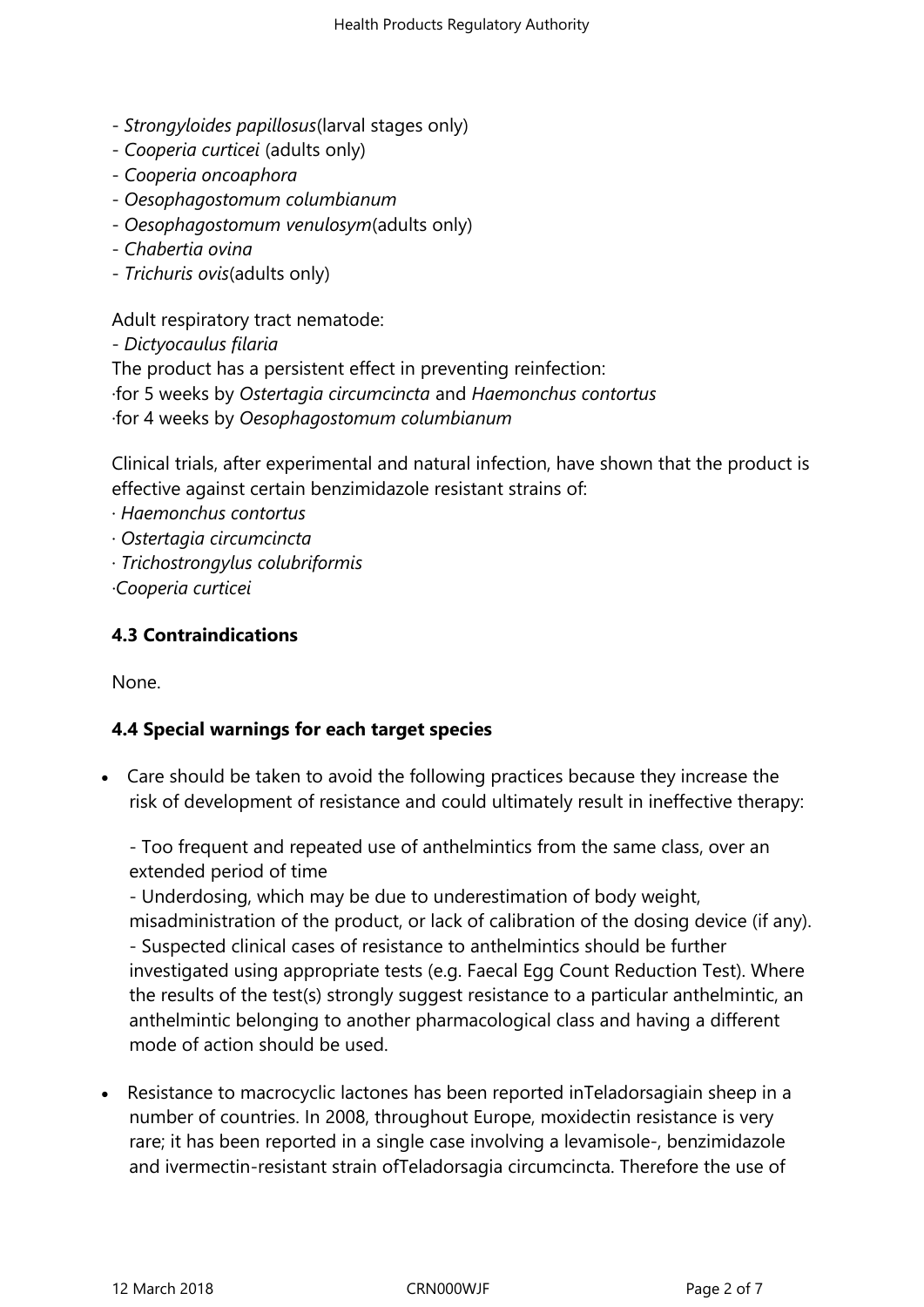this product should be based on local (regional, farm) epidemiological information about susceptibility of parasites, local history of treatments and recommendations on how to use the product under sustainable conditions to limit further selection for resistance to antiparasitic compounds. These precautions are especially important when moxidectin is being used to control resistant strains.

#### **4.5 Special precautions for use**

#### Special precautions for use in animals

None known.

## Special precautions to be taken by the person administering the medicinal products to animals

- Avoid direct contact with skin and eyes.
- Wash hands after use.
- Do not smoke or eat when using this product.
- Wear impermeable rubber gloves during use.

#### Other precautions regarding impact on the environment

Moxidectin fulfils the criteria for a (very) persistent, bioaccumulative and toxic (PBT) substance; therefore, exposure of the environment to moxidectin must be limited to the extent possible. Treatments should be administered only when necessary and should be based on faecal egg counts or evaluation of the risk of infestation at the animal and/or herd level.

Like other macrocyclic lactones, moxidectin has the potential to adversely affect non-target organisms:

- Faeces containing moxidectin excreted onto pasture by treated animals may temporarily reduce the abundance of dung feeding organisms. Following treatment of sheep with the product, levels of moxidectin that are potentially toxic to dung fly species may be excreted over a period of 4 days and may decrease dung fly abundance during that period. It has been established in laboratory tests that moxidectin may temporarily affect dung beetle reproduction; however, studies with incurred residues indicate no long-term effects. Nevertheless, in case of repeated treatments with moxidectin (as with products of the same anthelmintic class) it is advisable not to treat animals every time on the same pasture to allow dung fauna populations to recover.
- Moxidectin is inherently toxic to aquatic organisms including fish. The product should be used only according to the label instructions. Based on the excretion profile of moxidectin when administered as the oral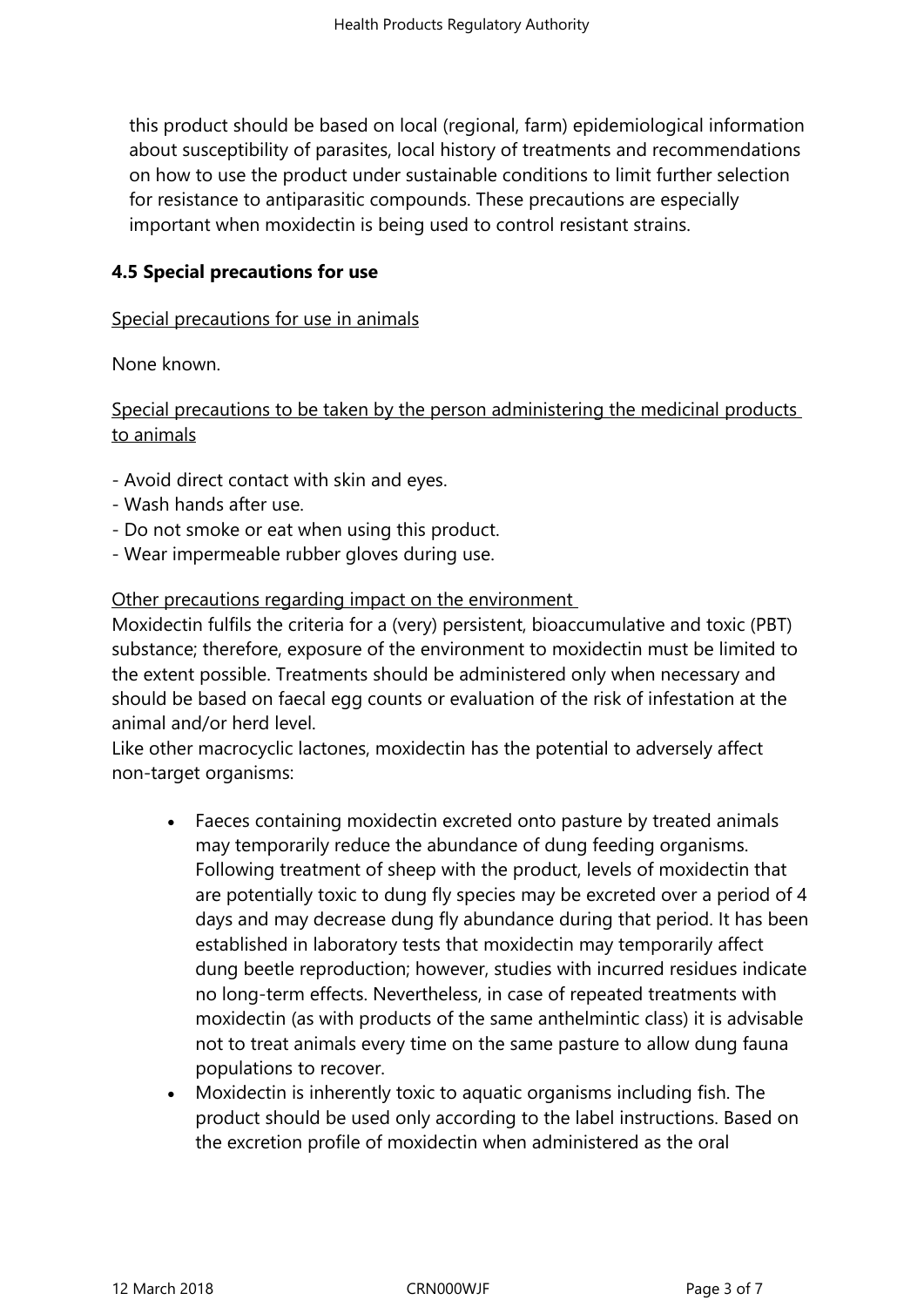formulation to sheep, treated animals should not have access to watercourses during the first 3 days after treatment.

#### **4.6 Adverse reactions (frequency and seriousness)**

None known.

#### **4.7 Use during pregnancy, lactation or lay**

Moxidectin has been shown to be safe for use in pregnant, lactating and breeding animals.

#### **4.8 Interaction with other medicinal products and other forms of interaction**

The effects of GABA agonists are increased by moxidectin.

#### **4.9 Amounts to be administered and administration route**

Should be given as a single oral drench of 1 ml/5 kg live bodyweight, equivalent to 200 µg moxidectin/kg live bodyweight, using any standard drenching equipment.To ensure administration of a correct dosage, body weight should be determined as accurately as possible; accuracy of the dosing should be checked. Do not mix with other products.

#### **4.10 Overdose (symptoms, emergency procedures, antidotes), if necessary**

Symptoms generally do not occur at less than 5 times the recommended dose. They are manifested as transient salivation, depression, drowsiness and ataxia 8 to 12 hours post-treatment. Treatment is not generally necessary and recovery is generally complete within 24 to 48 hours. There is no specific antidote.

## **4.11 Withdrawal period(s)**

Meat and offal: 14 days. Milk: 5 days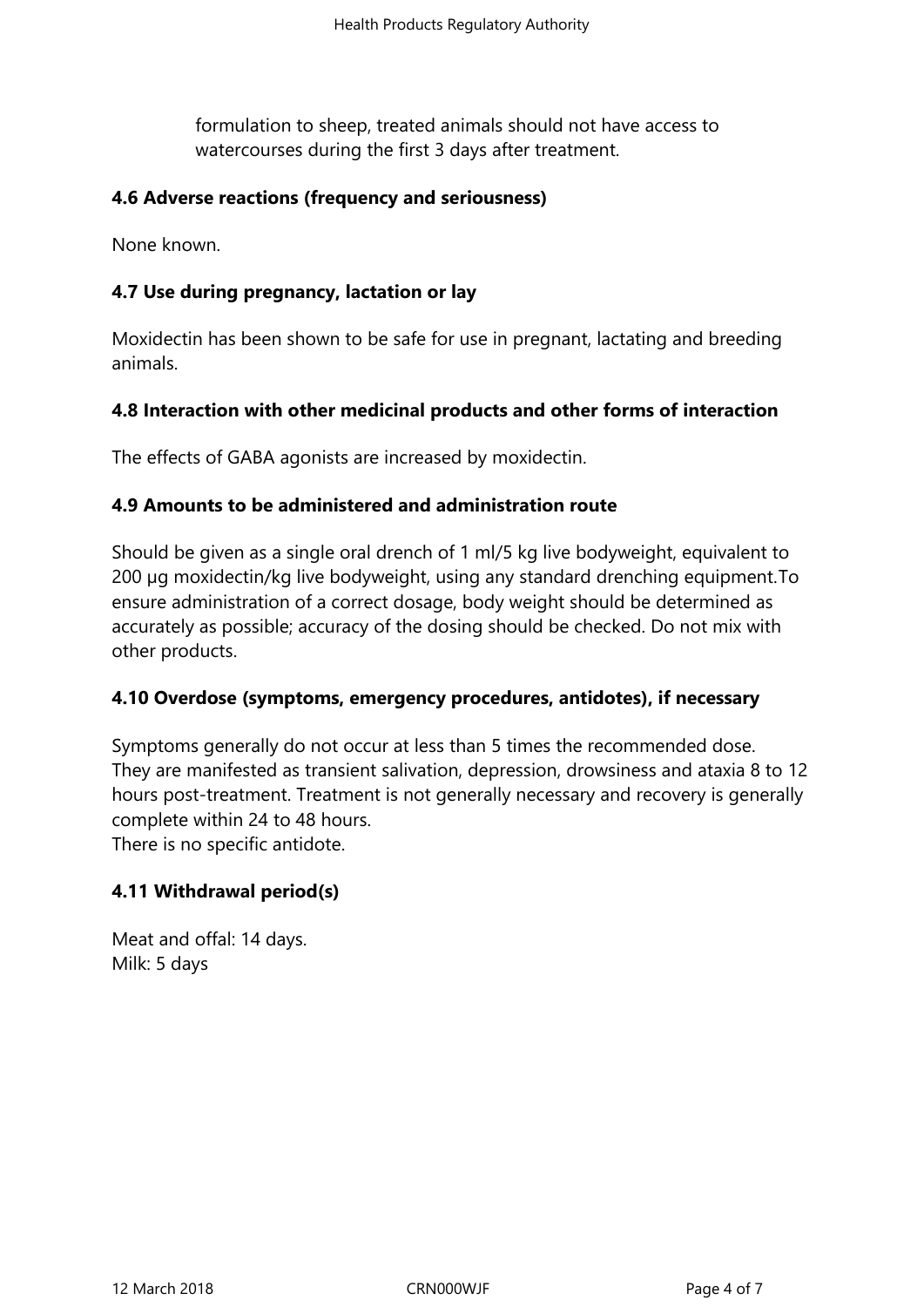# **5 PHARMACOLOGICAL or IMMUNOLOGICAL PROPERTIES**

Pharmacotherapeutic group: Endectocides (milbemycins)

ATC Vet code: QP 54 AB 02

#### **5.1 Pharmacodynamic properties**

Moxidectin is a parasiticide active against a wide range of economically important internal and external parasites and is a second generation macrocyclic lactone of the milbemycin family. Its principal mode of action is interfering with neuromuscular transmission of the GABA (gamma amino butyric acid)-gated or glutamate-gated chloride channels.

Moxidectin stimulates the release of GABA and increases its binding to the postsynaptic receptors. The net effect is to open the chloride channels on the postsynaptic junction to allow the inflow of chloride ions and induce an irreversible resting state. This results in flaccid paralysis and eventual death of parasites exposed to the drug.

## **5.2 Pharmacokinetic particulars**

22% of an oral dose of moxidectin is absorbed with maximum blood concentrations being achieved 9 hours post treatment. The drug is distributed throughout the body tissues but due to its lipophilicity the target tissue is fat where concentrations are 10 to 20 times higher than those found in other tissues. The depletion half life in fat is 23-28 days.

Moxidectin undergoes limited biotransformation by hydroxylation. The only significant route of excretion is the faeces.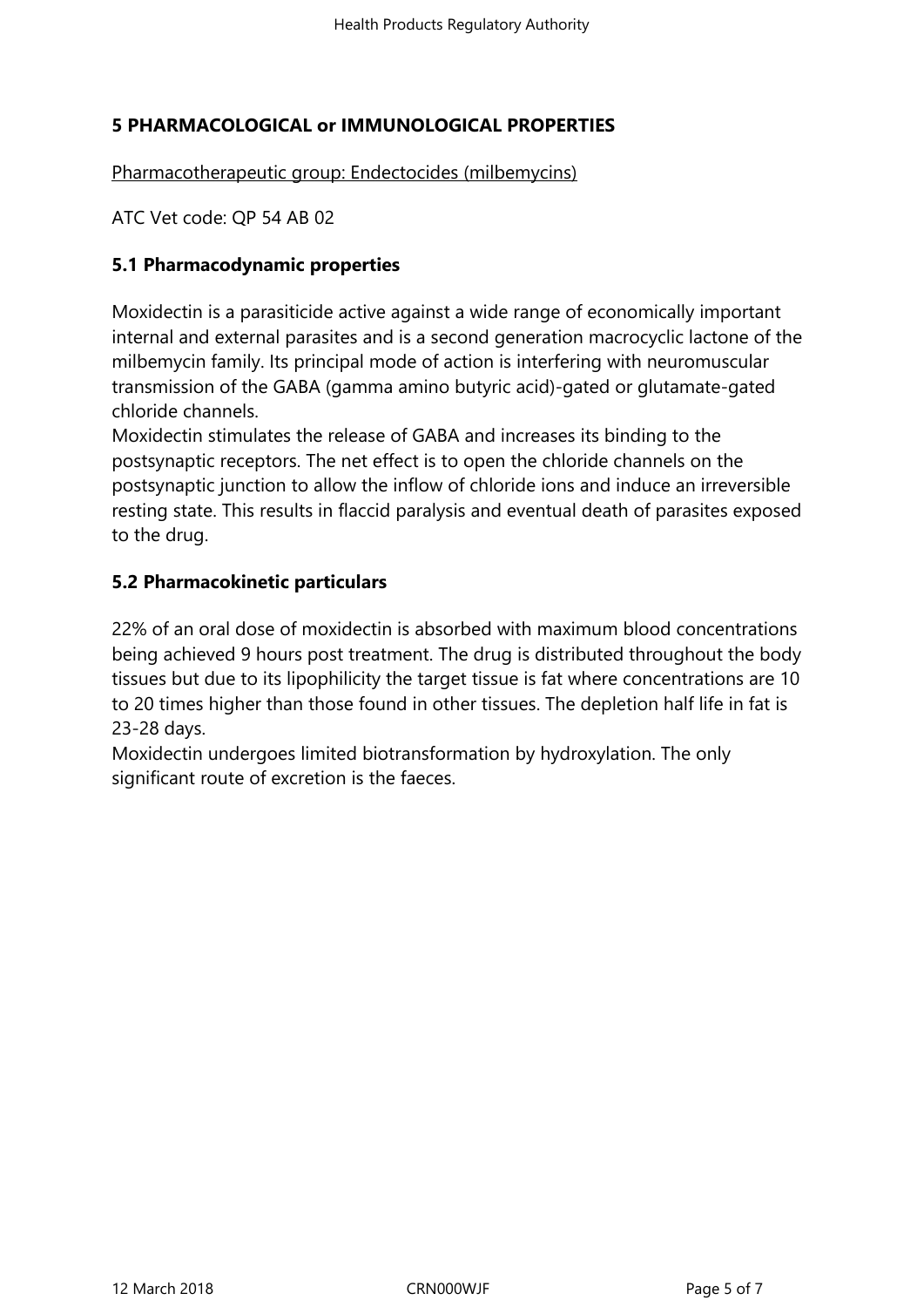# **5.3 Environmental properties**

Moxidectin fulfils the criteria for a (very) persistent, bioaccumulative and toxic (PBT) substance. In particular, in acute and chronic toxicity studies with algae, crustaceans and fish, moxidectin showed toxicity to these organisms, yielding the following endpoints:

| <b>Organism</b>           |                                    | EC <sub>50</sub> | <b>NOEC</b>      |
|---------------------------|------------------------------------|------------------|------------------|
| Algae                     | S. capricornutum                   | $>86.9 \mu g/l$  | $86.9 \mu g/l$   |
| Crustaceans (Water fleas) | Daphnia magna (acute)              | $0.0302 \mu q/l$ | $0.011 \mu q/l$  |
|                           | Daphnia magna<br>(reproduction)    | $0.0031 \mu q/l$ | $0.010 \mu q/l$  |
| Fish                      | O. mykiss                          | $0.160 \mu q/l$  | Not determined   |
|                           | L. macrochirus                     | $0.620 \mu q/l$  | $0.52 \mu g/l$   |
|                           | P. promelas (early life<br>stages) | Not applicable   | $0.0032 \mu q/l$ |
|                           | Cyprinus carpio                    | $0.11 \mu g/l$   | Not determined   |

 $EC_{50}$ : the concentration which results in 50% of the test species individuals being adversely affected, i.e. both mortality and sub-lethal effects.

NOEC: the concentration in the study at which no effects are observed.

This implies that when allowing moxidectin to enter water bodies, this may have a severe and lasting impact on aquatic life. To mitigate this risk, all precautions for use and disposal must be adhered to.

## **6 PHARMACEUTICAL PARTICULARS**

## **6.1 List of excipients**

Benzyl Alcohol (E1519) Butylated Hydroxy Toluene Disodium Edetate Polysorbate 80 Propylene glycol Dibasic sodium phosphate dodecahydrate Monobasic sodium phosphate dihydrate Water for injections Phosphoric acid as a pH buffer Sodium hydroxide as a pH buffer

## **6.2 Major incompatibilities**

Not to be mixed with other Veterinary Medicinal Products before administration.